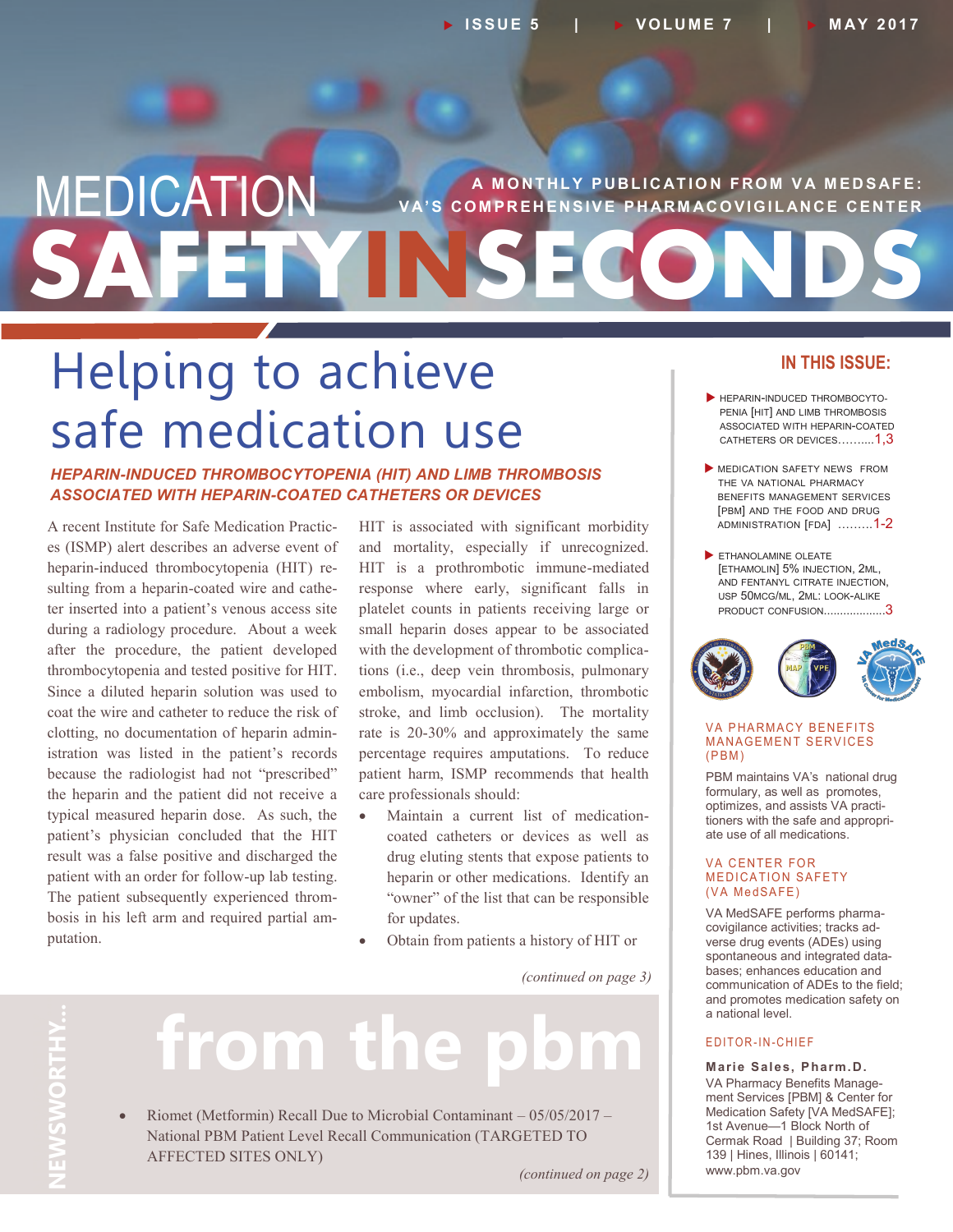#### **from the fda ENDOCRINOLOGY** *(continued from page 1)*

#### [FDA confirms increased risk of leg and foot amputations with the diabetes medicine canagliflozin \(Invokana, Invoka](https://www.fda.gov/Drugs/DrugSafety/ucm557507.htm)[met, Invokamet XR\)](https://www.fda.gov/Drugs/DrugSafety/ucm557507.htm)

#### 5/16/2017

Last year FDA investigated interim safety results from an ongoing clinical trial showing an increase in leg and foot amputations, mostly affecting the toes, in patients treated with canagliflozin for diabetes (see [Issue 6; Volume 6; June](https://www.pbm.va.gov/PBM/vacenterformedicationsafety/newsletter/Medication_Safety_in_Seconds_June_2016_FINAL.pdf)  [2016](https://www.pbm.va.gov/PBM/vacenterformedicationsafety/newsletter/Medication_Safety_in_Seconds_June_2016_FINAL.pdf) ). New data show an approximately two-fold increased risk of lower limb amputations associated with canagliflozin use in two large clinical trials, CANVAS (Canagliflozin Cardiovascular Assessment Study) [Table 1] and CAN-VAS-R (A Study of the Effects of Canagliflozin on Renal Endpoints in Adult Participants With Type 2 Diabetes Mellitus) [Table 2]. Amputations most commonly occurred with the toe and middle of the foot but also involved the leg, below and above the knee. Some patients had more than one amputation and both limbs may have been affected. Events observed in the trials that preceded the need for amputation included lower limb infections, gangrene, diabetic foot ulcers, and ischemia. Because of these findings, FDA requires new warnings, including a *Boxed Warning*, to be added to the canagliflozin drug labels to describe this risk. FDA also recommends that health care practitioners:

- Consider a patient's risk factors for amputations (such as a history of prior amputation, peripheral vascular disease, neuropathy, and diabetic foot ulcers) before initiating canagliflozin.
- Monitor patients receiving canagliflozin for signs and symptoms of infection, new pain or tenderness, sores, or ulcers involving the lower limbs.
- Instruct patients taking canaglifozin to notify their health care professionals right away if they notice any new pain or tenderness, sores or ulcers, or infections in their legs or feet.
- Discontinue canagliflozin if any of the above complications occur.

It is not known whether the increased risk extends to other SGLT2 inhibitors. Empagliflozin is on the VA national formulary (with criteria for use). While an increase in lower extremity amputations has not been reported for empagliflozin, additional study is needed to assess if amputations are a class effect or limited to canagliflozin.

| гале т. симумоглилиз                                   |                        |                                   |                                     |                                      |
|--------------------------------------------------------|------------------------|-----------------------------------|-------------------------------------|--------------------------------------|
|                                                        | Placebo<br>$N = 1,441$ | Canagliflozin 100 mg<br>$N=1,445$ | Canagliflozin 300 mg<br>$N = 1.441$ | Canagliflozin<br>(pooled)<br>N=2,886 |
| Patients with an amputation, n (%)                     | 22(1.5)                | 50(3.5)                           | 45(3.1)                             | 95(3.3)                              |
| Total amputations'                                     | 33                     | 83                                | 79                                  | 162                                  |
| Amputation incidence rate<br>(per 1,000 patient-years) | 28                     | 6.2                               | 5.5                                 | 5.9                                  |
| Hazard ratio (95% CI)                                  | -                      | 224<br>(1.36, 3.69)               | 201<br>(1.20, 3.34)                 | 212<br>(1.34, 3.38)                  |

\* Some patients had more than one amputation.

Table 2, CANVAS-R Findings

| Placebo<br>$N = 2.903$ | Canagliflozin 100 mg<br>(with up-titration to 300 mg)<br>$N = 2.904$ |  |
|------------------------|----------------------------------------------------------------------|--|
| 25(0.9)                | 45(1.5)                                                              |  |
| 36                     | 59                                                                   |  |
| 42                     |                                                                      |  |
|                        | 1.80 (1.10, 2.93)                                                    |  |
|                        |                                                                      |  |

\* Some patients had more than one amputation.

#### **CENTRAL NERVOUS SYSTEM (CNS) AGENTS**

#### [FDA approves label changes for use of general anesthetic and sedation drugs in young children](https://www.fda.gov/Drugs/DrugSafety/ucm554634.htm) 4/27/2017

In December 2016, FDA required new warnings to the labels of general anesthetic and sedation drugs for use in chil-dren younger than 3 years (see [Issue 10; Volume 6; November/December 2016](https://www.pbm.va.gov/PBM/vacenterformedicationsafety/newsletter/MedicationSafetyinSeconds_NovDec_2016_FINAL.PDF)). Approved label changes include:

- A new Warning that exposure to anesthetic and sedation medicines for long periods of time or over multiple surgeries or procedures may negatively affect brain development in children younger than 3 years.
- Addition of information (to the pregnancy and pediatric use sections) describing studies in young animals and pregnant animals that showed exposure to general anesthetic and sedation drugs for more than 3 hours can cause widespread loss of nerve cells in the developing brain; and studies in young animals suggested these changes resulted in long-term negative effects on the animals' behavior or learning.

#### FDA advises:

NEWSWORTHY...

- Pregnant women should not delay or avoid surgeries or procedures that are medically necessary during pregnancy, as doing so can negatively affect themselves and their infants.
- 2 Surgeries or procedures in children younger than 3 years should not be delayed or avoided when medically necessary. Consider delaying potentially elective surgery in young children where medically appropriate.